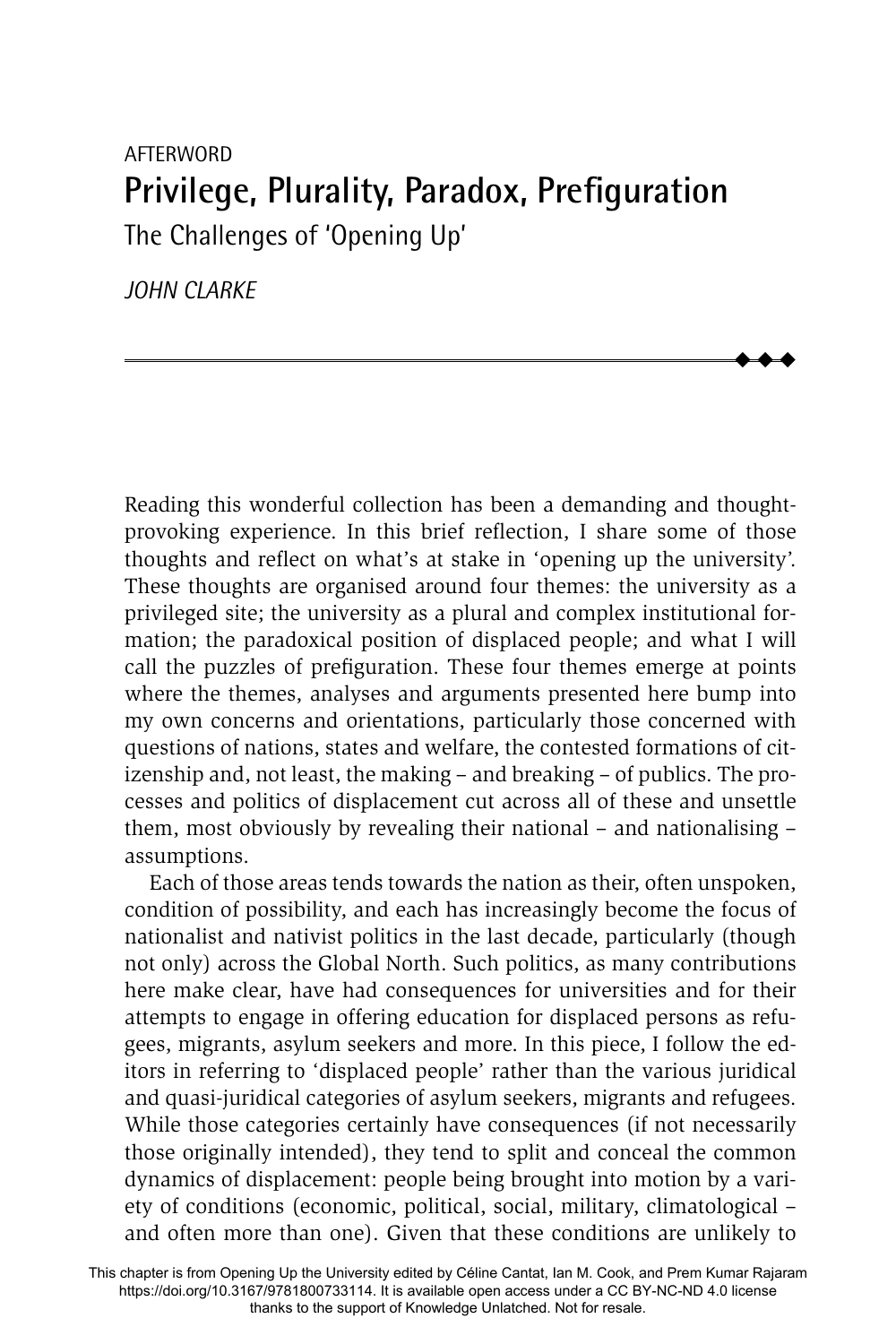reduce or disappear in the near future, perhaps this is the time to move beyond the short termism of what Gallo, Poggio and Bodio (this volume) call the 'everlasting emergency' and start to remake the university and its borders. Given the focus of this book, let me begin with the entangled relationship between the university and privilege.

#### **The University as a Privileged Site**

The University is, as Cook's chapter argues, a setting for the production and exploitation of a certain form of privilege – prestige. It is able to function in that way because it has long been a site of social privilege, as is made clear in Cantat's chapter on access to the university. This institutionalisation of social privilege has worked in several ways, beginning with the relatively strong institutional boundaries between the university and the wider society, grounded in the claim to produce and distribute valued knowledge. Those boundaries have manifested themselves in various ways, most obviously in the claim for 'academic freedom' in the pursuit of knowledge (Ivancheva, this volume), but also in the longer history of the university as a (largely) self-governing community – a community of scholars. This institutional separation delivers what the French Marxist philosopher Louis Althusser once called 'relative autonomy' (1969). Althusser was, of course, referring to the 'relative autonomy' of the other instances of a social formation (the 'superstructures') from the economic base as a way of dealing with questions of determination. But the term might also be used as a way of thinking about the 'relative autonomy' of the university from the wider social formation and, indeed, the demands of the (nation-) state. I think it's useful because the concept quickly takes us to more empirical questions about the degree of relative autonomy (just how relative is this autonomy?) and its conditions and limits. But for this approach to make sense, there is another move to be made – a shift from talking about The University (as a singular and abstract concept) to universities in the plural, while recognising the symbolic prestige and privilege that the idea of The University brings with it. The idea(l) of the University has been materialised in different forms in different places and times and is subjected to different forces in those contexts. Several of the chapters in this book, as well as the editors' introduction, make this context-specific institutional formation of universities clear. Here I want to draw attention to the contradictory implications of the relative autonomy of universities. It makes them a space of pos-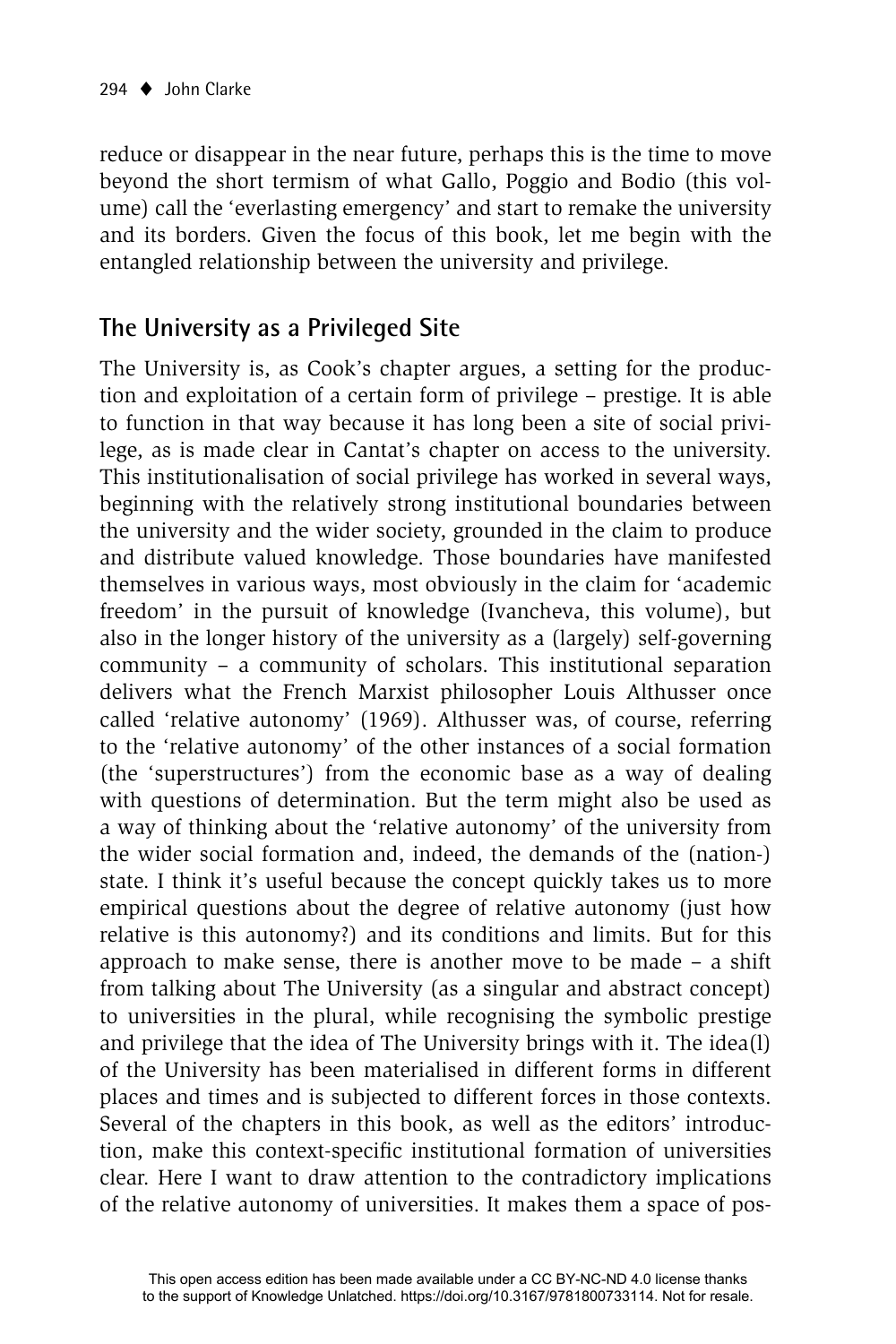sibility, innovation and experiment – both in general terms and in the specific form of experimenting with education for displaced people. As the chapters by Aparna et al. and Lounasmaa et al., as well as the OLIve initiative that created the springboard for these conversations, make clear, universities offer spaces for creative innovation and contain people who are willing to engage in  $-$  and fight for  $-$  those innovations and for the resources necessary to make them happen. I will come back to some of the (changing) contingency of those possibilities later, but it is important to celebrate even the cramped, confined and straitened spaces of innovation that universities have held open. Universities are not alone: civil society organisations of many kinds have also worked with displaced people to help with their transitions and to resist their marginalisation and exclusion, but universities offer one variety of privileged space that, contingently, makes possible routes to access weaker forms of privilege and prestige, not least in certification and routes to further study. In this dynamic, it is worth thinking beyond the binary distinction between inclusion and exclusion and injecting a third term: the varieties of subordinated inclusion that states and social formations make available (see also the idea of 'differential inclusion' developed by Mezzadra and Neilson [2013] and its use by Segrave [2019]). Sometimes, these positions are referred to as being 'second-class citizens'; at others, they are marked by a more marginal and liminal presence: tolerated but not accepted (temporary residents, migrant workers and so on), present but disdained or despised for not being 'really' British/ Italian/French/European.

Nonetheless, the relative autonomy of universities needs to be understood as a changing condition, such that when we talk of 'opening up the university' we have to recognise the ways in which universities have been – and are being – reshaped in ways intended to constrain and discipline aspects of that relative autonomy. At the core of these changes has been a growing desire to 'instrumentalise' the university, to find ways of making its privilege add value to a range of economic, political and social projects. From the creation of a global higher education market to the systems of 'workload management' for individual academics, a whole variety of reforms have been put into play as ways of 'modernising' the university (discussed more extensively in Clarke 2010). We might include the systems of comparison, competition and ranking that now produce – and valorise – university reputations nationally and internationally. Then there are the expectations that universities will be producers of 'useful' knowledge, rather than knowledge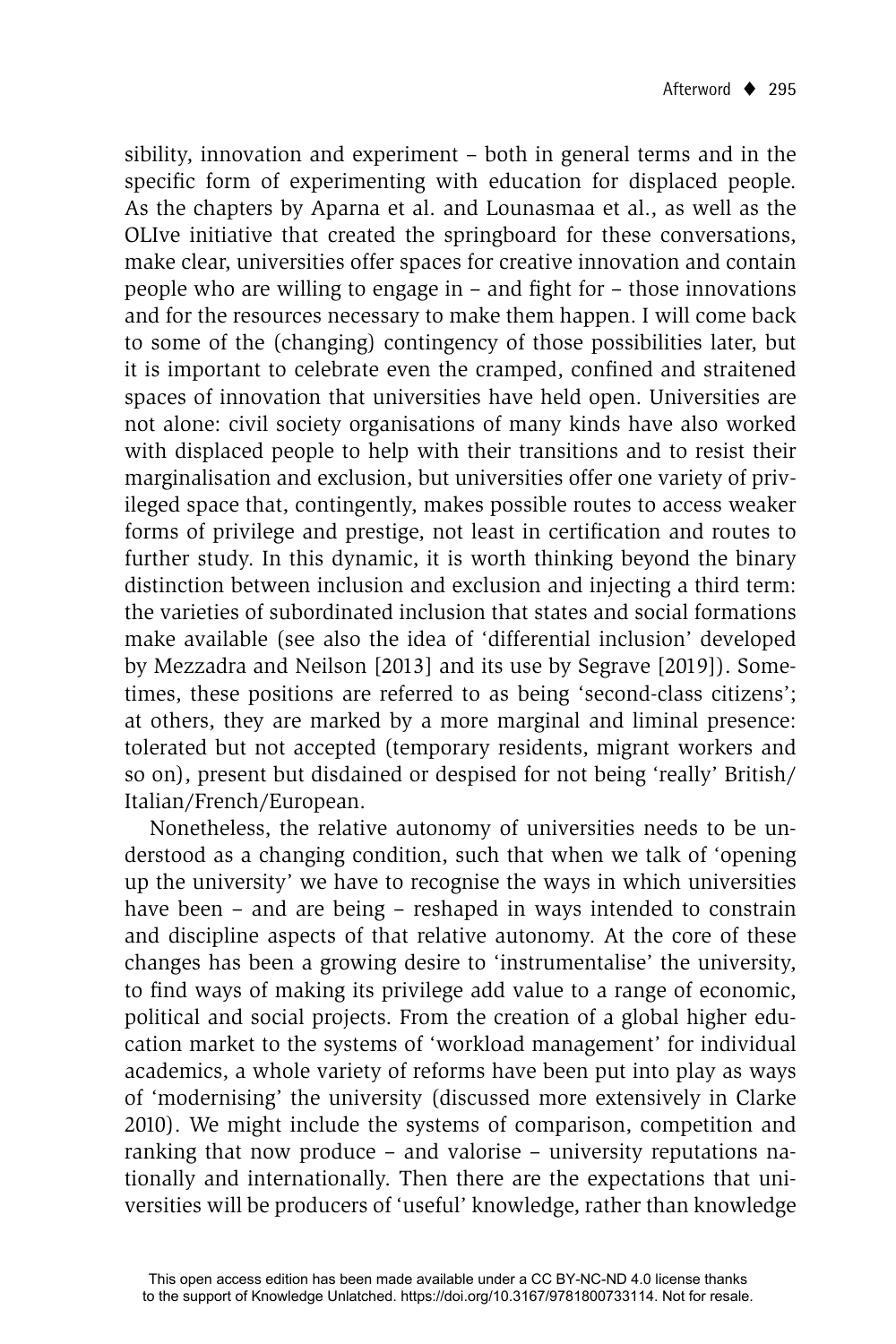in general: such useful knowledge should be developed in the service of economic advantage and the greater success of The Nation plc. Indeed, the globalisation of higher education coincides precisely with the drive to nationalise universities, articulating them to national systems of control (e.g. research and teaching evaluations, new financing systems and calls for 'accountability'); to imagined national futures (building a 'knowledge society' and so on) and to nation-building projects. Meanwhile, universities are expected to produce 'subjects of value' as employable material and, as Rajaram's chapter reminds us, as properly socialised 'active' (rather than activist) citizens both within nations and in the European Union space. It is certainly true that the forces and demands bearing on universities vary from place to place. Hungary's view of both what can be taught and what sorts of institutions may award degrees is not the same as England's installation of the mindset and tools of the New Public Management (or new managerialism) across the world of higher education. But both reflect the desires of governments to constrain the autonomy of universities and to subject them to nationalising forms of discipline. The drive towards instrumentalisation (and the narrowed concept of value that underpins this drive) coincides painfully with the rise of nationalist politics in the Global North (and elsewhere, for example in the effects of Hindu nationalism on Indian universities or in Safta-Zecheria's discussion of the attack on universities in Turkey in this volume). As the Central European University (CEU) found, this shift towards nationalism and nativism takes a dim view of universities spending scarce resources on 'outsiders' of different kinds (with the exception of value-bearing 'international students', of course).

As a result, the idea of the University as a privileged space operates in increasing tension with the current imperatives that seek to both constrain and instrumentalise the production and distribution of knowledge. That tension is experienced across the range of activities that universities engage in, especially in times of fiscal austerity, and comes to bear particularly on those activities of low symbolic and material value, most visibly in education for displaced people. Nonetheless, those activities may, at times, intersect with different imperatives that universities are, sometimes and contradictorily, expected to acknowledge and address, notably in the pressures to 'widen access' in the pursuit of a more equitable society, or at least (more instrumentally) in creating a critical mass to be counted as a 'knowledge society'. But it is precisely this sense of contradictory pressures that points to the complex institutional formation of universities.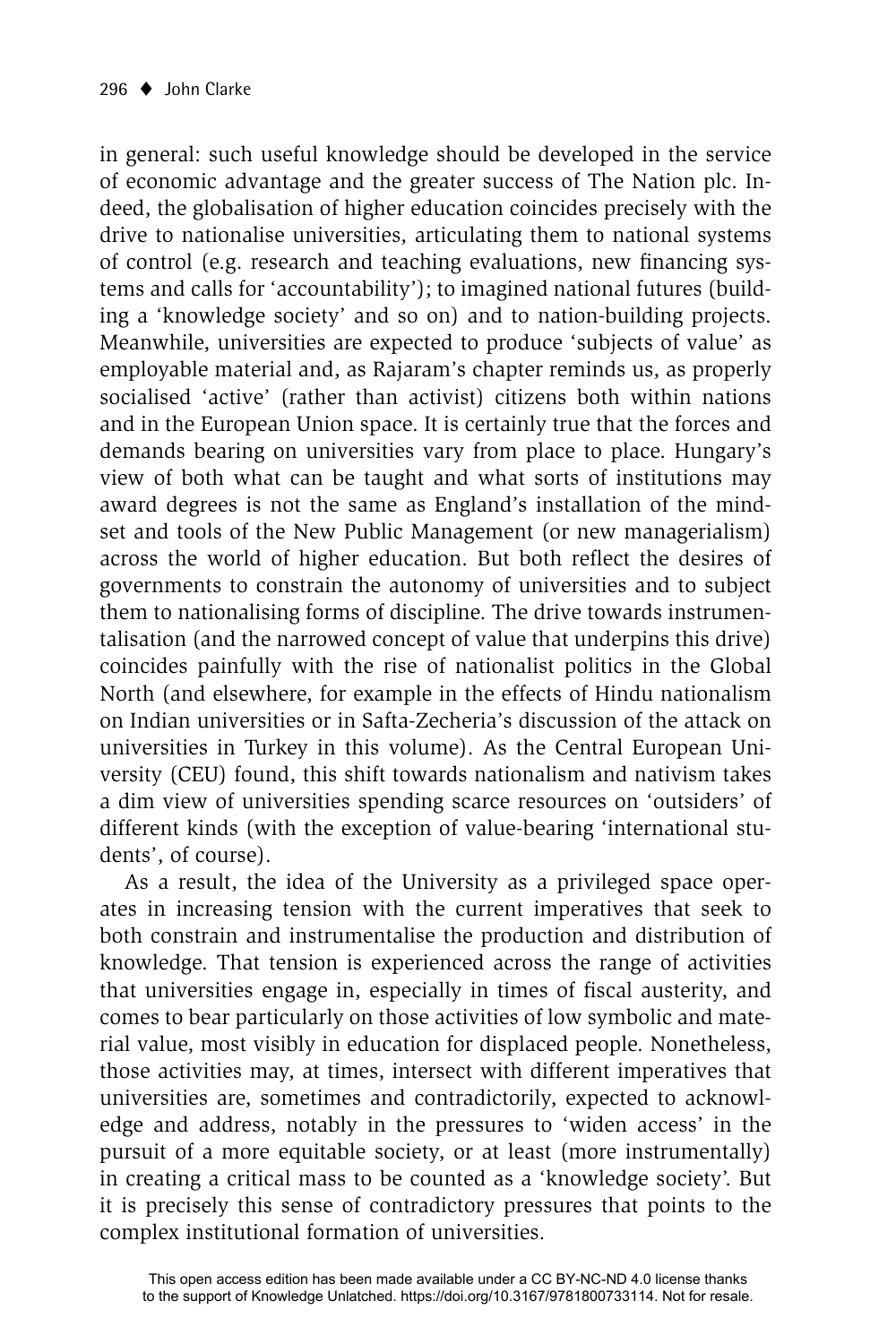#### **The Plurality of the University: What Needs to 'Open Up'?**

The image of 'opening up' the university is a compelling one (especially for someone who spent most of his working life at the UK's Open University). But that same experience makes me attentive to the puzzles and problems of opening, as well as their importance. The Open University's open-ness largely rested on a passive liberal understanding of being open to anyone who might want to study. This sense of openness overcame some blockages (entry requirements, evaluation interviews and the criteria – visible and invisible – that tend to govern entry to university education). But it had little to say about less obvious dynamics of culture, of hidden (as well as visible) curricula, the economic and emotional costs of studying at a distance and more. Later, widening participation programmes struggled with some of these, driven by concerns about classed and racialised imbalances of application and retention. 'Access' to university education covers many different types and practices of inclusion and exclusion, from formalised entry requirements that assume membership of a common – national – culture to the more literal sense of entering the physical space of the university. As a critical story in Aparna et al.'s chapter here reminds us, universities are spaces of privileged access, regulated by security systems and security personnel. My nominally 'Open' university implemented a system of entry to its buildings, governed by swipe cards, and I remember the collective embarrassment that accompanied our hosting of a conference of the Oecumene<sup>1</sup> (Citizenship After Orientalism) project. All visitors had to move between sessions, refreshments and even toilets accompanied by a person with an OU card to ensure they could get access to what was to happen next. Sites of privileges protect their privileges in multiple ways, as projects to widen access or participation have recurrently discovered (see also Cantat, this volume).

As the editors have made clear, one key part of the challenge of 'opening up' the university involves the structures and systems of knowledge itself. Epistemologically exclusive, offering a world of knowledge framed and structured by a Western, colonial and patriarchal conception of what is to be known and what it means to know, the university produces and circulates a strangely ossified and commodified version of knowledge to which its Others are expected to be grateful to be allowed 'access'. Without ever needing to say so, the knowledges framed in this way carry with them a hierarchy of bodies and ways of knowing that remains profoundly differentiating and disempowering. Challenging these ways of knowing and the curricula in which they are enacted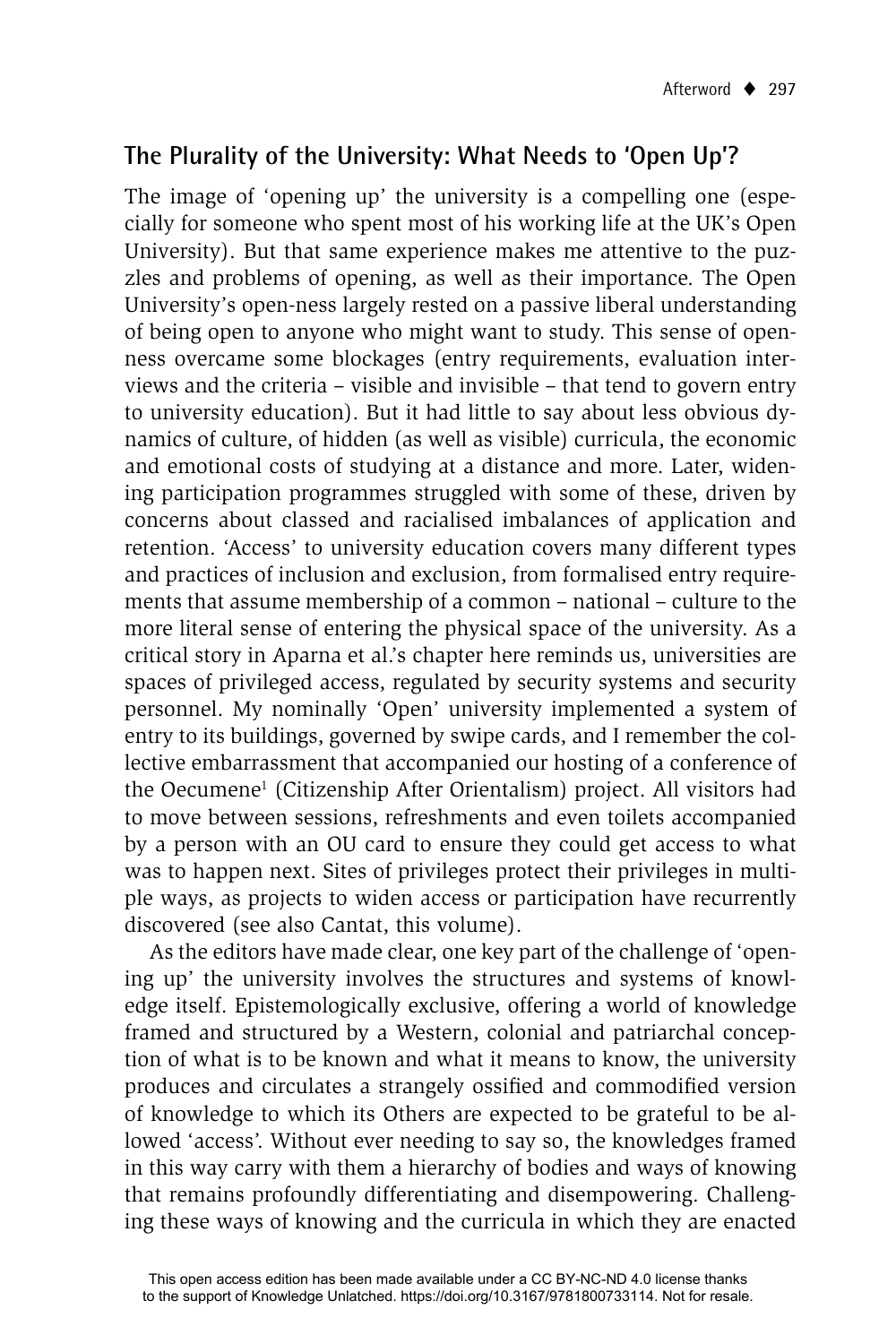in the name of 'decolonising the university' (Bhambra, Gebreil and Nişancıoğlu 2018) has become an important and recurring site of conflict both for the excluded and for the rising nationalist right (committed to defending the national or European way of knowing as history's natural end point). This privileged institutionalisation of knowledge extends to both the practices of knowledge creation (and the celebration of the heroic lone scholar) and to the disciplinary – and disciplining – ordering of the world into relatively closed academic compartments. As the chapters by Blell et al. and Jasani et al. in this volume have indicated, such knowledge framings tend to exclude both other ways of knowing and other desires for knowledge that do not fit with this ordering.

These framings of knowledge and the canonical systems that they deliver merge almost imperceptibly into questions of pedagogy. Pedagogy remains largely framed by questions of transmission: the processes by which those who know things transmit what they know to those who do not know, but desire access to the knowledge. The architecture, apparatuses and technologies of teaching remain inextricably linked to this model of educating people – and the lecture remains the model device for transmission (whether in person or online). A colleague in a university moving to online teaching as a response to Covid-19 told me that the 'support' for his move to online teaching included a virtual backdrop that would make it look as though he was speaking in a lecture theatre. This dominant conception of pedagogy has been challenged, not least by those working in marginal and innovative settings with what are sometimes called 'non-conventional students' (including the 'disadvantaged' and displaced persons). Diverse pedagogic innovations have tried to displace the 'transmission' model of learning, offering more collaborative, exploratory and dialogic relationships and practices, often challenging the finished or over-solidified conceptions of knowledge that underpin the transmission line. Nevertheless, studentcentred learning, student-driven learning and collaborative learning practices remain emergent alternatives, rather than the dominant educational processes.

These, however, are the visible dimensions of the university as a social institution. There are also the less visible elements of the arrangement of people, places and power that bear upon the challenge of opening. Some of these, as Rachel Burke's chapter demonstrates, involve questions of language (the formal languages of university conduct and the languages of sociality) which tend to reproduce normative national (and indeed international) assumptions about how universities work,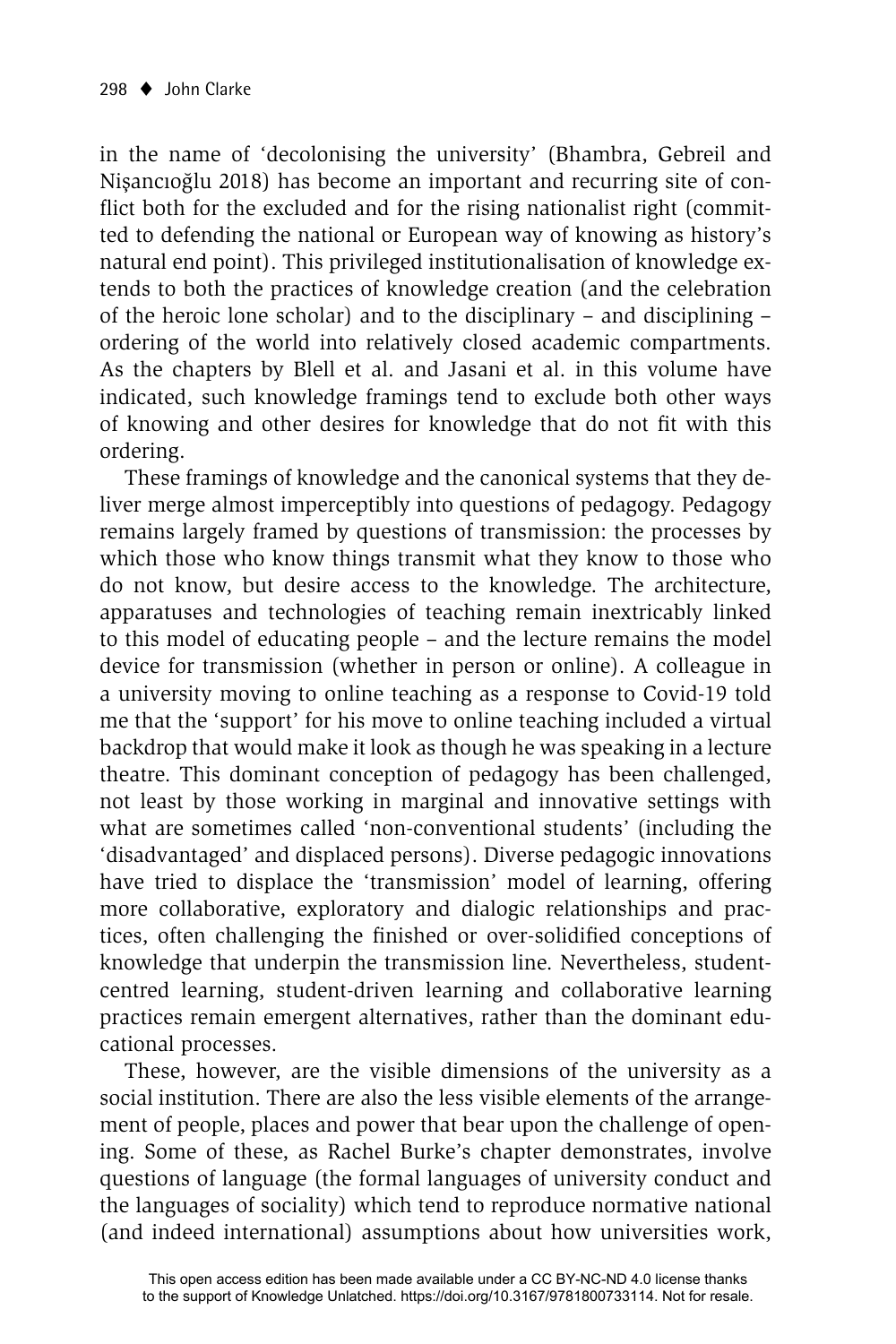and on whom. Language conditions 'access' in many ways, enabling or denying entry and engagement. Then there are the ways in which universities act as organisations: as the editors make clear in their introduction, universities function as rule-bound bureaucracies, as more or less adaptive organisational cultures, and as systems of habits and expectations. Bureaucratic rules and categories govern entry to the university and progress within it: they announce roles, norms and the expectations that universities have of 'the student' (usually a singular and monocultural figure). Those expectations are translated into practice within departments, units and teams who may bend or flex them in unpredictable ways (sometimes in a spirit of generosity, at other times in excluding and oppressive ways). All bureaucratic organisations (which certainly includes universities, however much they may try to imagine themselves otherwise) also create the spaces and possibilities of what Lipsky (1982) called 'street level bureaucrats' decision-making. Academic and administrative staff in universities may think themselves above street level, but they operate in the messy decision-making spaces created by university regulations and managerial imperatives. As Humphris's study (2019) of Romanian migrants to the UK has shown, critical decisions (about forms of welfare and citizenship) are increasingly negotiated in the interactions between migrants and front-line workers, and are significantly shaped by the moral, political and social judgements of those workers. In the process, relationships of both conflict and collusion, desire and dependency are surprisingly central to apparently 'rational' bureaucratic order.

These issues lead in two rather different directions. On one side, they underscore the complexities of 'opening up the university' because the university is not a coherent and singular entity that requires only one type of can opener. On the other, the diversity of sites for possible contestation also multiplies the potential alliances that might be formed in pursuing the challenge of opening universities. Existing struggles – to decolonise the university; to challenge oppressive and discriminatory behaviours; to change standpoints; to challenge academic and student precarity, debt and more – create potential intersections and possible allies committed to transforming the university in progressive ways and to resisting the pressures that seek to enclose them.

### **The Paradoxical Place of Displaced People**

As Aparna et al. (this volume) suggest, displaced people occupy a paradoxical place in the value regime of universities, being both desired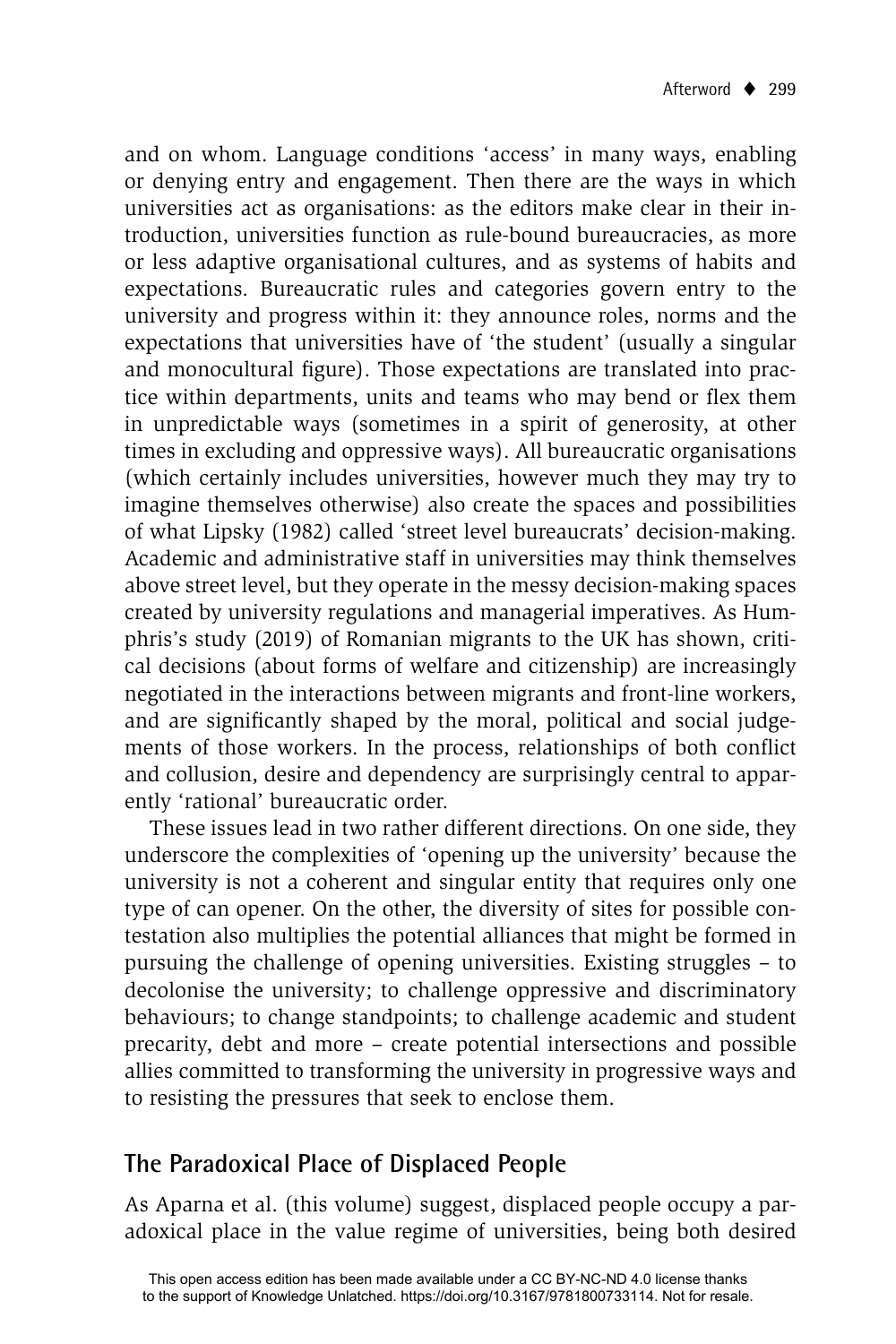and despised. As research subjects, their stories may be of value (see also Glanville, this volume, on the humanitarian ethnographic gaze). By virtue of occupying liminal positions in the inter-state system of nationalised identities, migrants, refugees and others can speak to the effects and experiences of displacement. In contrast, they are of little or no value to the educational calculus of universities. They are not fee-bearing 'national' students who add value to departmental and university budgets. Nor are they the 'super' fee-bearing international students so avidly desired and recruited by universities of the Global North (as manifested in the proliferation of recruiting shop fronts opened by European and North American universities in southern and eastern states). Displaced people, in this calculus, are precisely the wrong sort of international: they incur economic, organisational and social costs rather than being 'subjects of value'.

Nevertheless, they may sometimes carry value with them. For example, they may enable universities to add reputational value (see Cantat, this volume). Those universities offering educational provision for displaced people may discover symbolic value in being able to present themselves as liberal, humanitarian and internationalist. Such symbolic value may add lustre to their reputation among current or potential students, although as CEU discovered it may also attract the attention of nationalist and nationalising governments. In such circumstances, providing education for displaced people can bring economic, symbolic and political costs. Either way, the paradoxes of displaced people as students remind us of the profoundly national framing of (educational) citizenship. Discussions of access to education (of all sorts) typically take the nation as the framing scale and spatiality, occasionally interrupted by regional innovations (as in the EU's commitment to cross-national possibilities of study and the promotion of European values). This is the long history of citizenship as an identity formed and lodged in the nation-state, rather than an effect of recent nationalist political movements. But such movements have recurrently framed welfare questions (including access to education) in terms of the costs to 'our people' who are imagined as being deprived of their birth right by 'in-comers' who have earned no 'entitlements'.

This paradoxical status means that projects providing education to displaced persons have a potentially contradictory relationship with other educational innovations aimed at 'widening access'. They share many political, philosophical and pedagogical orientations, given that they are working – literally and metaphorically – on the borders of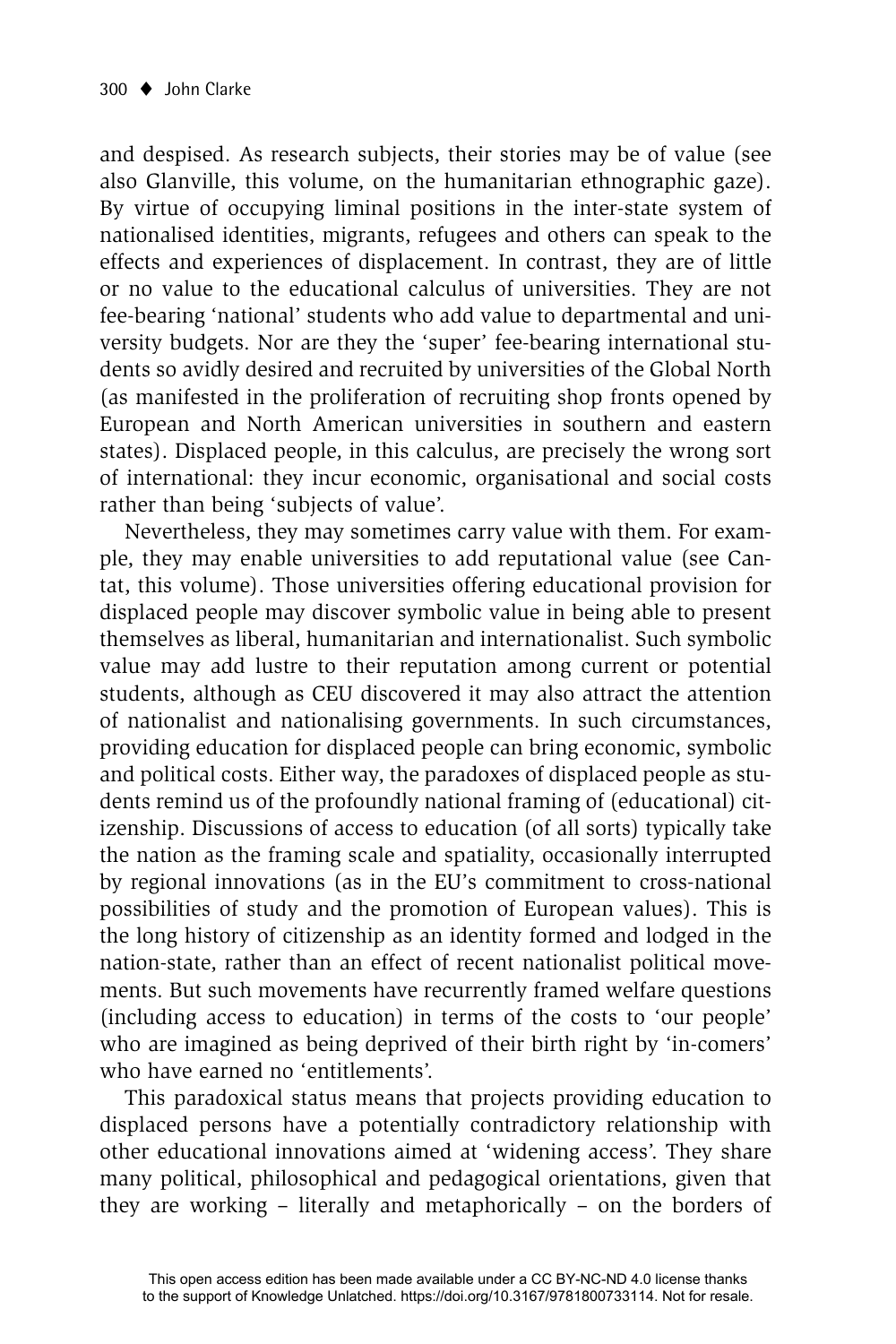university institutions. They stretch the conception of 'the student' by seeking to enrol 'non-traditional' demographics from the 'underrepresented' or 'hard to reach' groups and often share a conception of 'opening up the university' in diverse ways. Many of the pedagogical initiatives derive from shared understandings of the failings and limitations of mainstream educational policies and practices – and the name of Freire occurs regularly across such initiatives.<sup>2</sup> However, the drive to widen access in the UK has remained largely framed by the national conception of citizenship and rights of access. While such projects certainly aim to broaden access for marginalised or excluded groups, these are typically groups within the nation, rather than in the liminal space at the nation's edge: for example, drives to get women into subjects dominated by men (e.g. Women into Science and Engineering); the construction of non-standard entry routes to those lacking formal qualifications (such as adding a preparatory year in adjunct institutions); or the attempt to enrol increased numbers of working-class or minority students to elite universities. Even if the 'target' groups for widening access projects do not match the imagined and preferred national citizen, especially being members of minoritised ethnic groups (for example, what official discourse in the UK now refers to through the uncomfortable acronym of BAME communities – Black, Asian and Minority Ethnic), they are nonetheless citizens who are deemed worthy of being promoted from second-class to first-class citizens in educational terms. Of course, these are not stable differentiations, as the pursuit of 'hostile environments' by successive UK governments over the last decade has demonstrated (Gentleman 2019). In those policies, settled Black and Asian people with UK citizenship were nonetheless pursued, harassed and even deported under the assumption that they were not 'legitimate' rights-bearing citizen-subjects. Such bordering practices create shifting categorisations of membership.

In these atmospheres of intensified hostility and suspicion, displaced people become the focus of governmental scrutiny and concern, to the extent that organisations (whether universities or civil society groups) find themselves exposed to extra scrutiny and run the risk of making those with whom they work visible in new ways. In the UK, the combination of the 'hostile environment' and the Prevent scheme (aimed at identifying potential radicals en route to terrorism) have applied extra demands on universities to monitor both the status and the attitudes of 'suspicious' people. This enrolment of universities into what Yuval-Davis, Wemyss and Cassidy (2017, 2019) have called 'everyday border-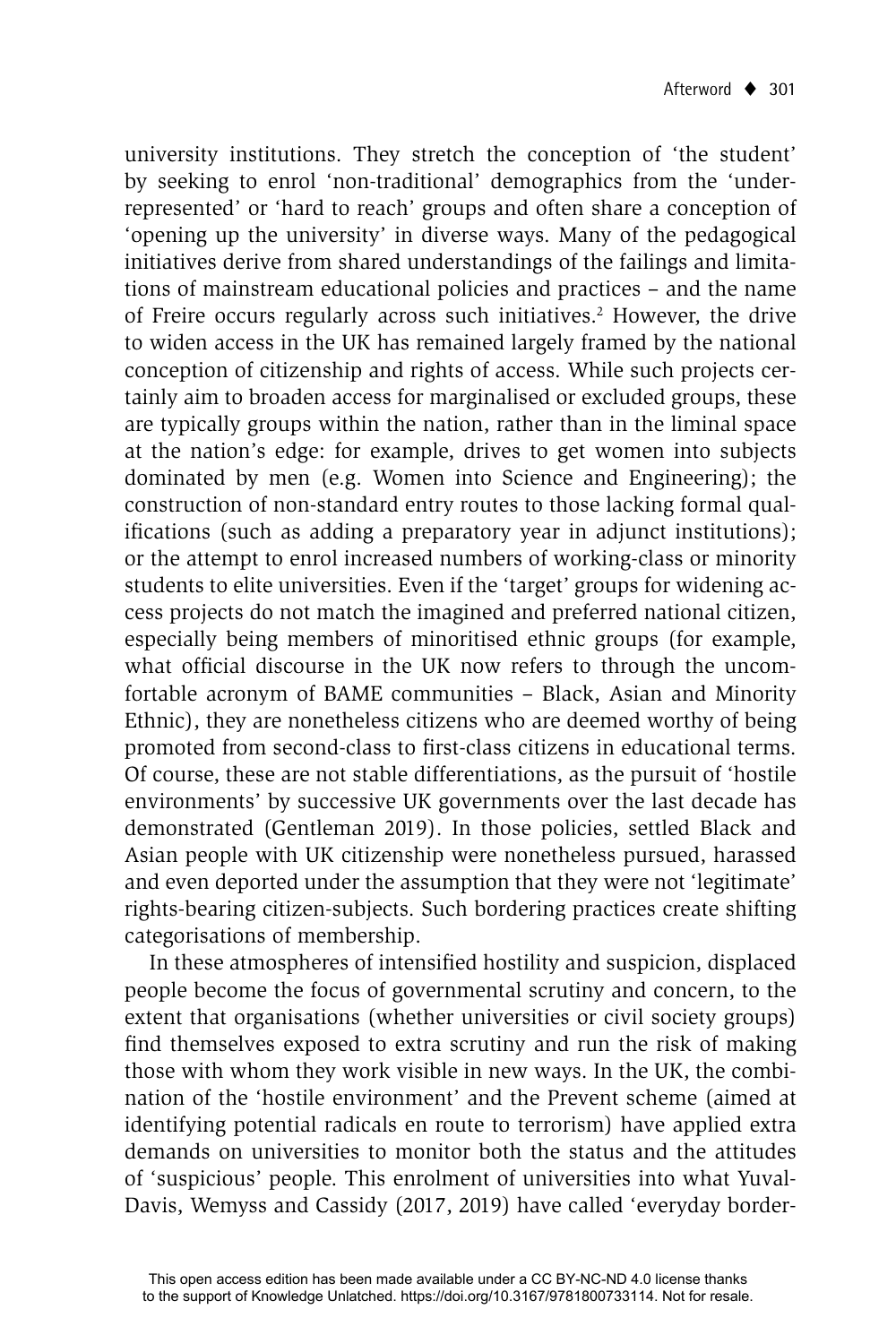ing' (away from the nominal borders) exemplifies the drive towards abjection – the constant suspicion of and threat towards the person deemed to be 'out of place'.

## **The Puzzles of Prefiguration**

As Cantat (this volume) demonstrates, experiments in education for displaced people take place in the margins of universities. Indeed, the margins are the usual space for experimentation and innovation – a location that has some benefits, such as weaker systems of scrutiny, management and regulation to offset against the many downsides of marginality (ranging from chronic underfunding to precarious status, for both projects and those who work on them). Marginal spaces, both in universities and the wider social formations in which they are embedded, are seed beds for future-oriented projects, including what some feminist scholars have called 'prefigurative' practices. In these comments, I borrow from the work of legal scholar Davina Cooper (2017, 2020; and Cooper, Dhawan and Newman 2019) who has explored questions of everyday utopias, the dynamics of reimagining social and political arrangements and ways in which prefigurative practices may create the possibilities of institutional and social transformation. One specific focus of Cooper's interest is a form of prefiguration oriented around the principle of acting 'as if' the desired conditions already prevailed:

Unlike prefigurative registers which explicitly foreground the relationship between means and ends, here the effectiveness of what is done (or the worldmaking it is part of) may depend on obscuring its 'as if' character. Yet, the 'as if' is important. When overtly aligned with play, it allows actions to happen – crowd-sourcing a people's constitution, for example – that might otherwise struggle for lack of official propriety and formal legitimacy. More generally, acting 'as if' gives political action a boost. This is partly because innovative, utopian or provocative actions happen despite lacking the institutional conditions they seem to require. But it is also because actions reimagine their conditions of possibility, and act as if they were already there. Prefigurative action entails a significant reimagining of the environment in which action is set so that a social, scientific, ethical and political 'otherwise' justifies, validates, normalizes and holds up the actions undertaken. (2020: 896–97)

Education for displaced people can, of course, sometimes be a functional translation of existing educational forms and pedagogical practices to a new target audience – the migrant, the refugee, the asy-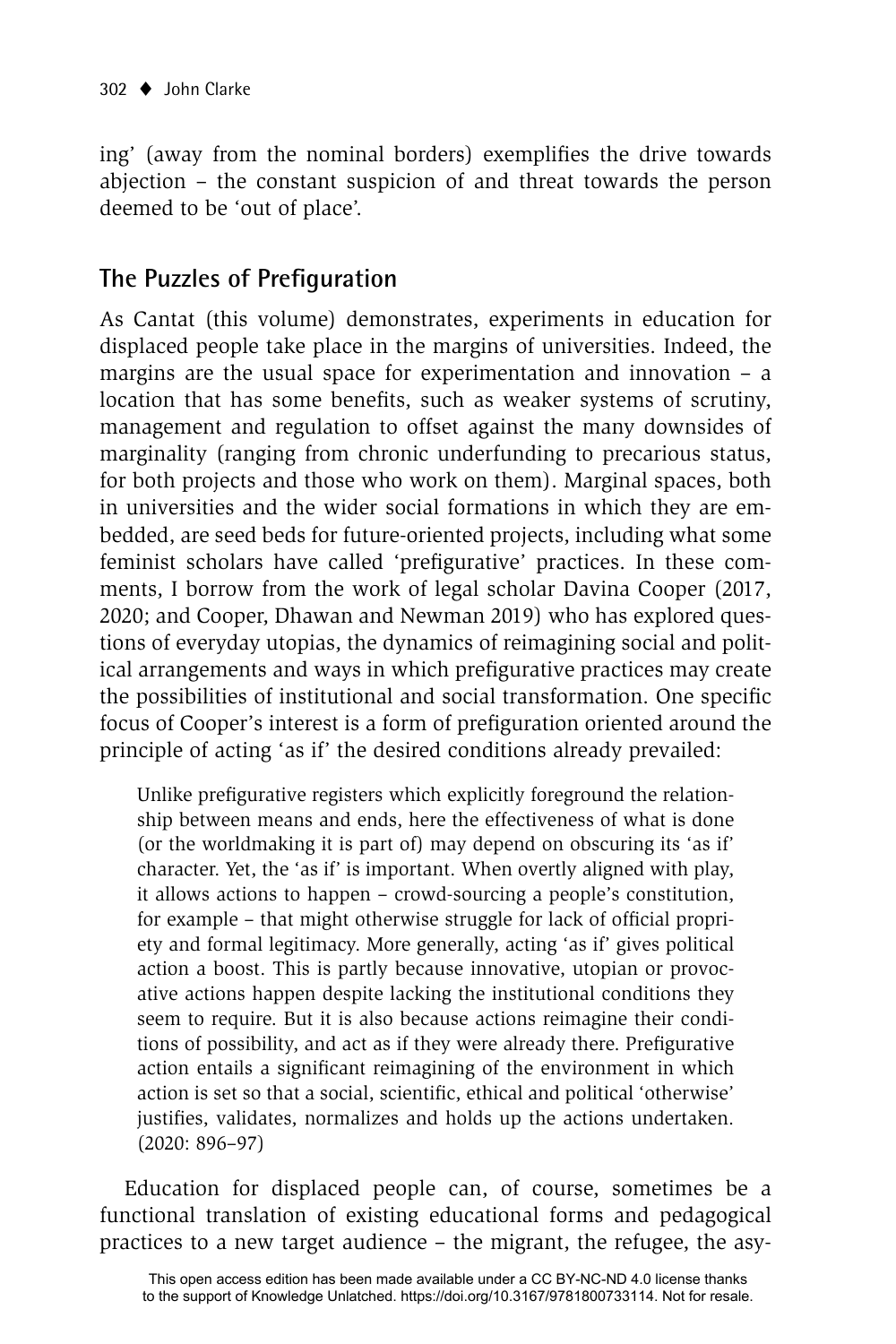lum seeker. More often, however, it tends to be prefigurative in one or more ways. It may treat displaced people as if they are already citizens (whether citizens as bearers of rights or members of an egalitarian political community). It may be prefigurative in terms of pedagogy and the relationships through which knowledges are created and shared, breaking hierarchical norms and forms. It may also, as the editors of this collection indicate, be prefigurative of new institutional forms and relationships of the university in wider terms, creating different conceptions of the 'academic community', its internal ordering and relationship to its wider social and political conditions. Enacting new ways of being and being with (or accompaniment; see Watkins 2019, for example), new forms of conduct, new pedagogic practices, new epistemologies and practices of knowledge production and sharing, even new institutional and architectural forms of 'The University' that challenge extant conceptions of the Ivory Tower, the Knowledge Factory, or massified and instrumentalised education: all of these might prefigure the wider transformations at stake in 'opening up the university'.

As Cooper and others recognise clearly, prefigurative practices carry no guarantee that they will deliver the desired outcomes (much like every other form of political investment, perhaps). Such risks are integral to prefigurative politics and are similarly embedded in the dilemmas of working at the margins of institutionalised systems. Cooper describes institutions in terms that I recognise, pointing especially to their contradictory character as structures of domination and possibility, and as both contingent and contestable:

Adopting an expansive account of institutions, to take in more than rules (including the tacit 'rules of the game'), I approach institutions as durable, patterned processes and formations, tying together rules, procedures, norms, systems, knowledges, temporalities, spaces, things, moralities and people in ways that are meaningful, forceful and with effects. This does not mean institutions are stable or monolithic . . . They evolve and change; are plural, heterogeneous, and contradictory; and can be counter-cultural and hybrid as work on critical institutionalism also explores . . . Yet, despite their variation and contingency, institutions remain important to the extent that patterns, routines and processes – established and recognised by dominant forces, and giving rise to unequal effects – exist. Indeed, it is this very existence which stimulates and provides a target for critical (as well as more hopeful) political engagement. (2020: 894)

Although not the focus of Cooper's analysis, it is important, as I suggested above, that institutions have margins: less tightly governed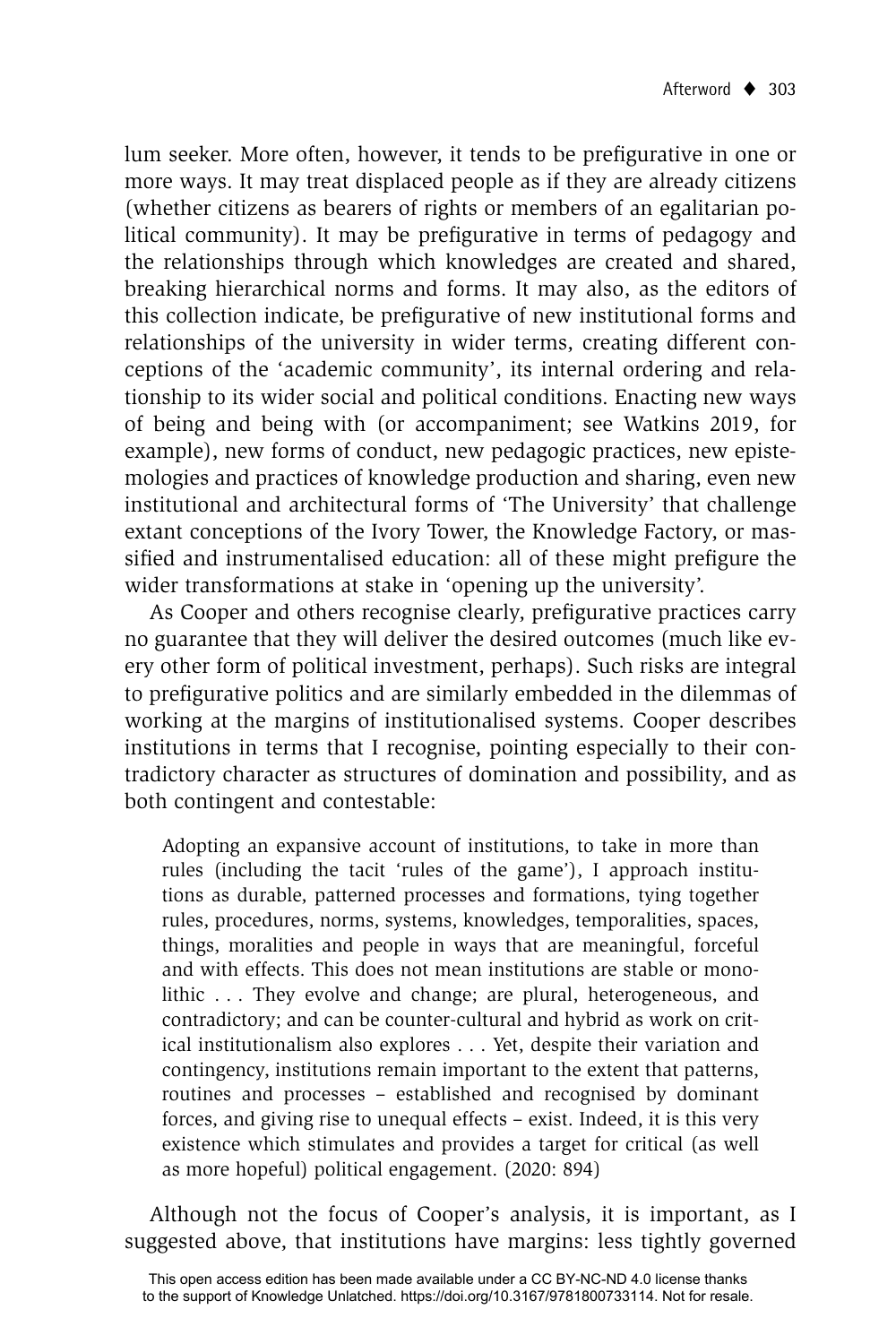spaces in which both innovation and 'leakages' between inside and outside can take place (the idea of a 'leaky' institutional system or nexus borrows from Enzensberger 1970). The margins form a space of possibility but also encompass characteristic dilemmas for those seeking to build on experiments to create transformative possibilities. In some respects, these centre on questions of scale – and the implications of 'scaling up' innovative projects or, to borrow a different framing, the demands of 'mainstreaming'.

Such transitions are typically framed by the pessimistic concept of incorporation: radical projects have their radicalism defused, they become assimilated into dominant ways of thinking and being; or they are at risk of being 'bought off' and 'bought in' (the financial imagery is not accidental). Drawing on a study of how feminist activists negotiated 'spaces of power', moving between activism and government, Newman (2012) has suggested that this view of incorporation or co-option misunderstands the shifting and dynamic nature of power and opposition. While recognising that 'neoliberal inclined governments tend to seize on such interventions and bend them to their own purposes', Newman nonetheless argues that:

Rather than a singular narrative, of a post-political world heralded by the triumph of neoliberalism, this points to the need (political as well as theoretical) to understand the simultaneous dynamics of retreat and proliferation, creativity and constraint, activism and incorporation. (2013: 528)

Borrowing from a different conceptual vocabulary, I am tempted to argue that our inherited concepts of incorporation and co-option are strikingly undialectical. They treat political outcomes as fixed in one decisive moment in which domination is once again secured rather than as part of an ongoing 'war of position' (Gramsci 1971). Gramsci's idea of a war of position addressed the constant – and shifting – struggle for cultural domination and hegemony in which the state and the apparatuses of civil society (including, of course, educational institutions) formed the terrain of conflict. (This idea is interestingly explored in a study by Peter Mayo [2005] of an adult education project in Malta.) A more dialectical understanding of these processes would consider the ways in which dominant ideas – and resources – may be borrowed, bent and redeployed for alternative purposes, framed by an understanding that the meanings of ideas and practices are never permanently fixed but are always contingently open to contestation.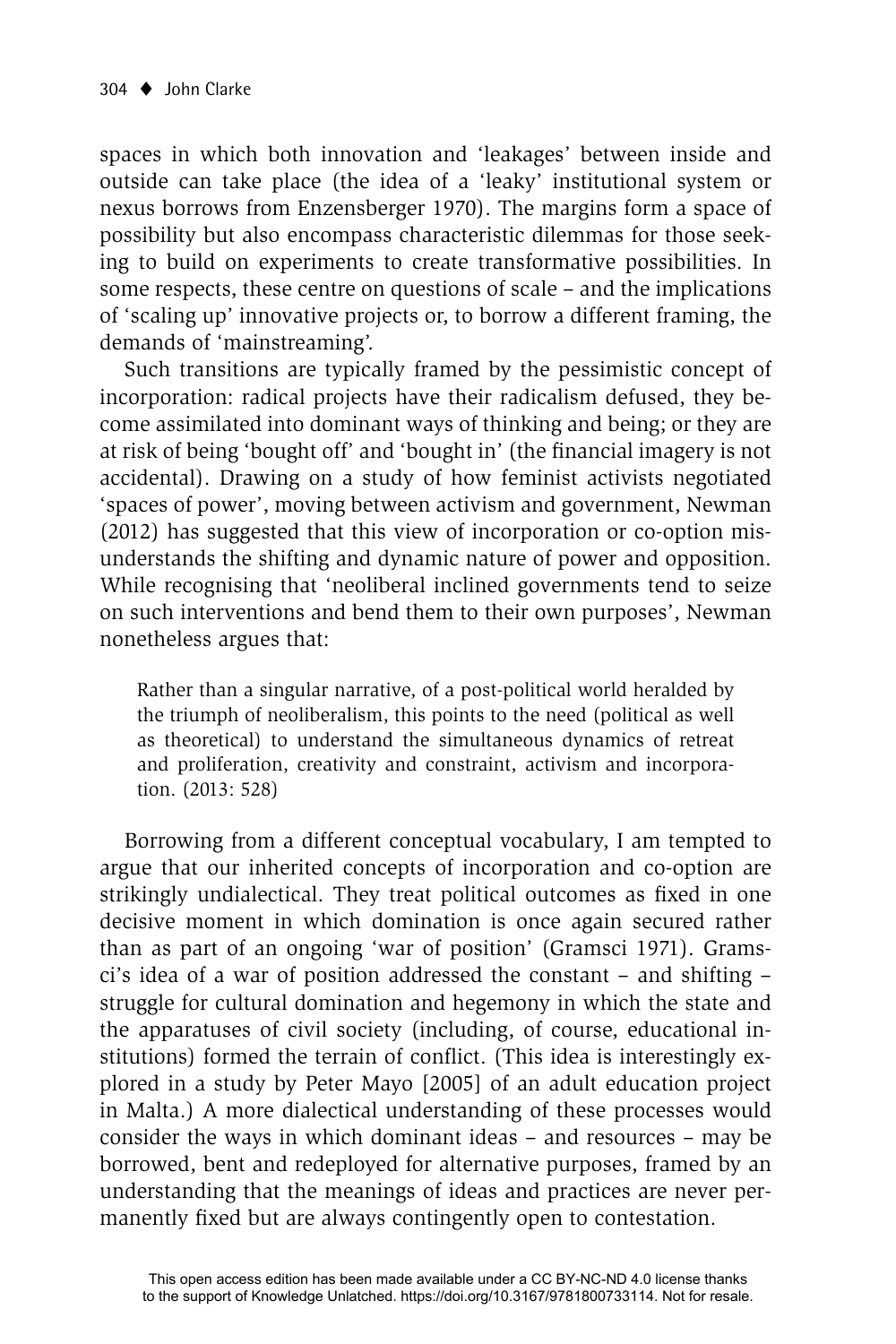Despite their current structures of domination, marginalisation and exclusion, the three domains that the editors introduced at the beginning of this volume – the university, the wider social formation and the state – are also contradictory and contested fields. Displaced people are the products of those fraught dynamics and, from time to time, become the object of efforts to 'include' them into other places (as well as the more visible efforts to exclude them). Such inclusion is, needless to say, not unconditional: it is hedged around by doubts, disciplinary practices and systemic marginalisation. But it is these spaces of possibility – however confined and contradictory – that this book has explored in a commitment to understanding the ways in which both displacement and education for displaced people matters. At their core, such innovations point us towards the twin project of 'democratic education' and 'education for democracy'.

**John Clarke** is an Emeritus Professor of Social Policy at the UK's Open University. He currently holds a Leverhulme Emeritus Fellowship concerned with work on the turbulent times marked by the rise of nationalist, populist and authoritarian politics. Recent publications include *Making Policy Move: Towards a Politics of Translation and Assemblage* (with Dave Bainton, Noémi Lendvai and Paul Stubbs; Policy Press, 2015) and *Critical Dialogues: Thinking Together in Turbulent Times*, based on a series of conversations with people who have helped him to think (Policy Press, 2019).

 $\blacklozenge$ 

#### **Notes**

- 1. http://www.oecumene.eu.
- 2. Paulo Freire's work has remained a constant source of inspiration for educationalists across many settings (not just universities). His commitment to – and modelling of – anti-oppressive practice remains a key reference point not only for education but for workers across a range of public services, including social work (see, e.g., Freire 1996).

#### **References**

- A lthusser, L. 1969. 'Contradiction and Overdetermination', in *For Marx*, trans. Ben Brewster. New York: Random House, pp. 87–128.
- Bhambra, G.K., D. Gebreil and K. Nişancıoğlu. 2018. *Decolonising the University*. London: Pluto Press.
- Clarke, J. 2010. '"So Many Strategies, So Little Time. . .": Making Universities Modern', *Learning and Teaching* [LATISS] 3(3): 91–116.